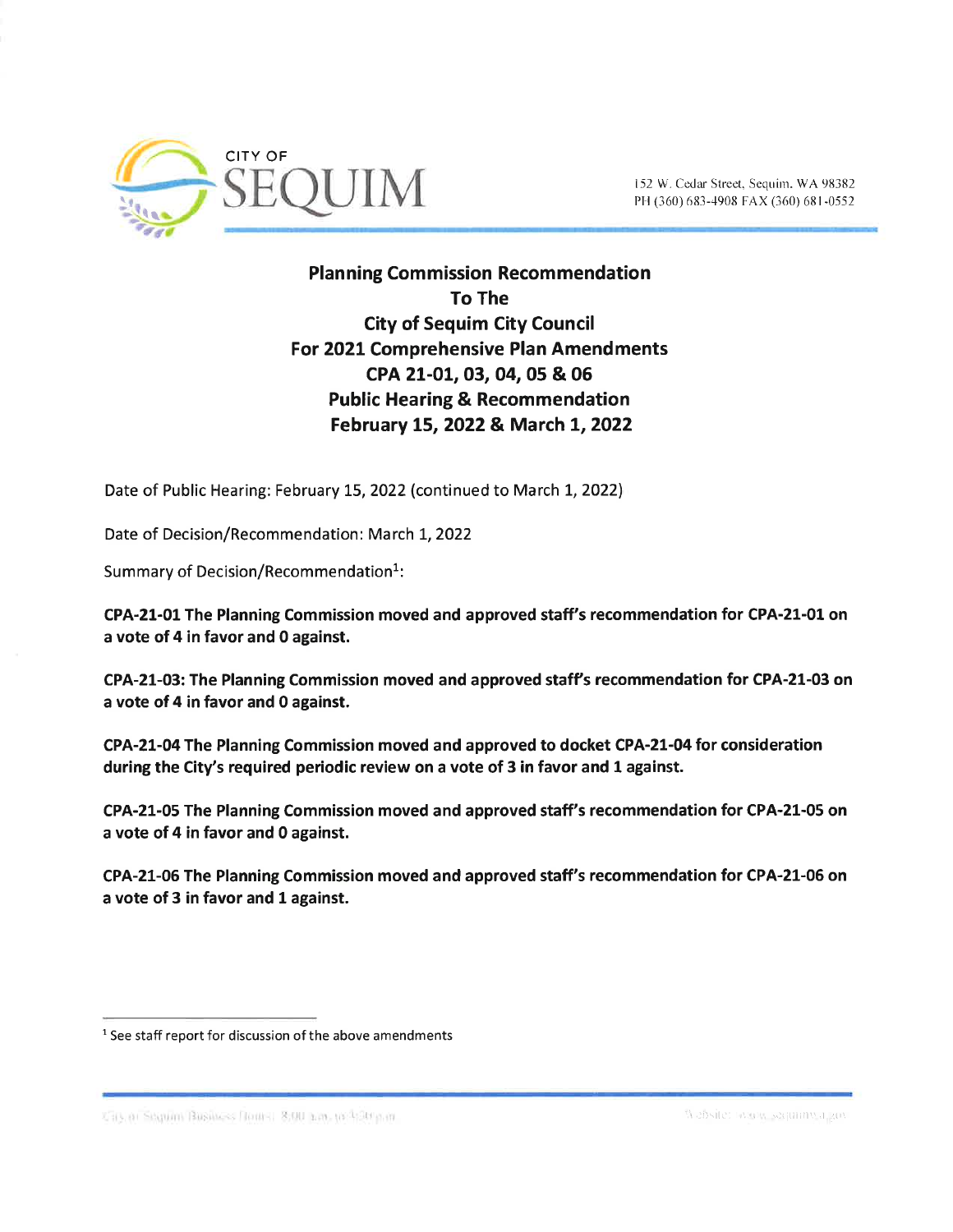## lntroduction:

As required by the Growth Management Act (GMA) and in response to the public's interest to amend the City's adopted Comprehensive Land Use Plan, the City Council set a 2021 Comprehensive Plan Amendment docket. the 2O22 Comprehensive Plan Amendment Docket includes text amendments initiated by the city intended to serve as catalysts to build workforce housing and remove the outright prohibition on private streets to provide City decision makers flexibility to consider private streets, if necessary, in the future. Three (3) amendments initiated by private property owners were submitted to redesignate properties to allow development of currently prohibited land uses. One of the amendments submitted by a private property owner was withdrawn (CPA-21-03).

The Planning Commission held a public hearing on the 2022 Comprehensive Amendment Docket on February 15, 2022, and continued the hearing to March 1, 2022, to allow for additional public testimony. During the hearing the Planning Commission asked staff numerous questions about the amendments, discussed the amendments amongst themselves and took public testimony and considered written comments.

After discussion and deliberations by the Planning Commission the Commission rejected to act on the amendments as recommended by staff and chose, instead, to consider each amendment in a separate motion.

The Planning Commission recommends the City Council approve staff's recommendations for the 2021- Comprehensive Plan amendments.

## Findings, Conclusions and Recommendation:

FINDING #1: The Growth Management Act requires that every city planning under the GMA periodically update its comprehensive plan, and

FINDING #2: On April 26/2021 the city advertised that it would consider amendments of the Comprehensive Land Use Plan submitted by the public by the end of business on May 3L,2O2L

FINDING #3: On July 16,202L, the Sequim City Council approved a Comprehensive Plan Amendment docket, identifying six amendments to be considered in the 2021 Comprehensive Plan Amendment cycle, and

FINDING #4: The Planning Commission discussed the docketed amendments at their regularly scheduled meeting on October 5,202I, and

FINDING #5: The City issued a SEPA threshold Determination of Non-Significance on February 1, 2021, and

<sup>,¡</sup> ¡r ,1;1 ìr,¡.,, .¡.,.. iti¡1 , i i'i r t¡. :. l' I'r.;t, ,, r .:, ,:!'t .: ,'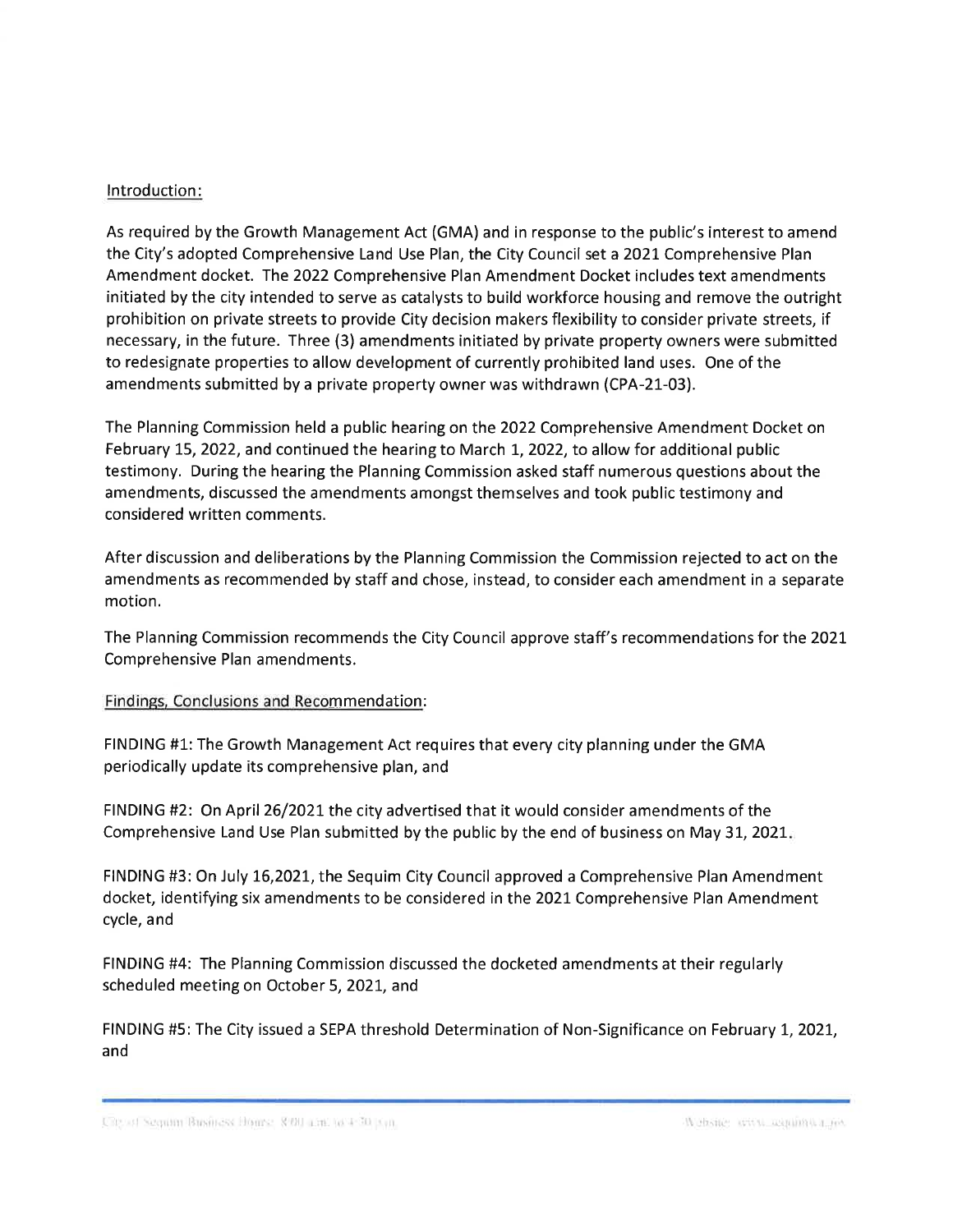FINDING #6: A notice of public hearing was published in the Peninsula Daily News and on the City's web site on February 1, 2021, and

FINDING #7: The Planning Commission held a public hearing on February L5,2022 and continued that hearing to March 1, 2022, and

FINDING #8: The City of Sequim's Department of Community Development notified the Department of Commerce of the proposed amendments on March L0,2O22; and

FINDING #9: In accordance with SMC  $18.88.070(L)(1)$  the Planning Commission considered:

1. Whether circumstances related to the proposed amendment and/or the area in which it is located have substantially changed since the adoption of the Sequim comprehensive plan; and

2. Whether the assumptions upon which the Sequim comprehensive plan is based are no longer valid, or whether new information is available which was not considered during the adoption process or during previous annual amendments, and,

NOW, THEREFORE, the city of Sequim Planning Commission, in support of the above findings makes the following conclusions:

CONCLUSION #L: The proposed amendments are consistent with the goals, policies and objectives of the Sequim Comprehensive Plan and the Growth Management Act (GMA);

CONCLUSION #2: The proposed amendments will not result in probable significant adverse impacts to the City's transportation network, capital facilities, utilities, parks, and environmental features which cannot be mitigated.

CONCLUSION #3: The proposed amendments will not create a demand to change other land use designations of adjacent or surrounding properties unless the change in land use designation for other properties is in the long-term interest of the community.

CONCLUSION #4: The proposed amendments are consistent with the Growth Management Act, the Clallam County county-wide planning policies and other applicable interjurisdictional policies and agreements, and/or other state or local laws.

CONCLUSION #5: The proposed amendments do not erode the purpose, goals, and policies of the Comprehensive Plan; and

CONCLUSION #6: The proposed effect of approval of any individual amendment will not have <sup>a</sup> cumulative adverse effect on the City.

City of Sequine Business Prouts: 3:00 a.m. to 4:30 p.m.